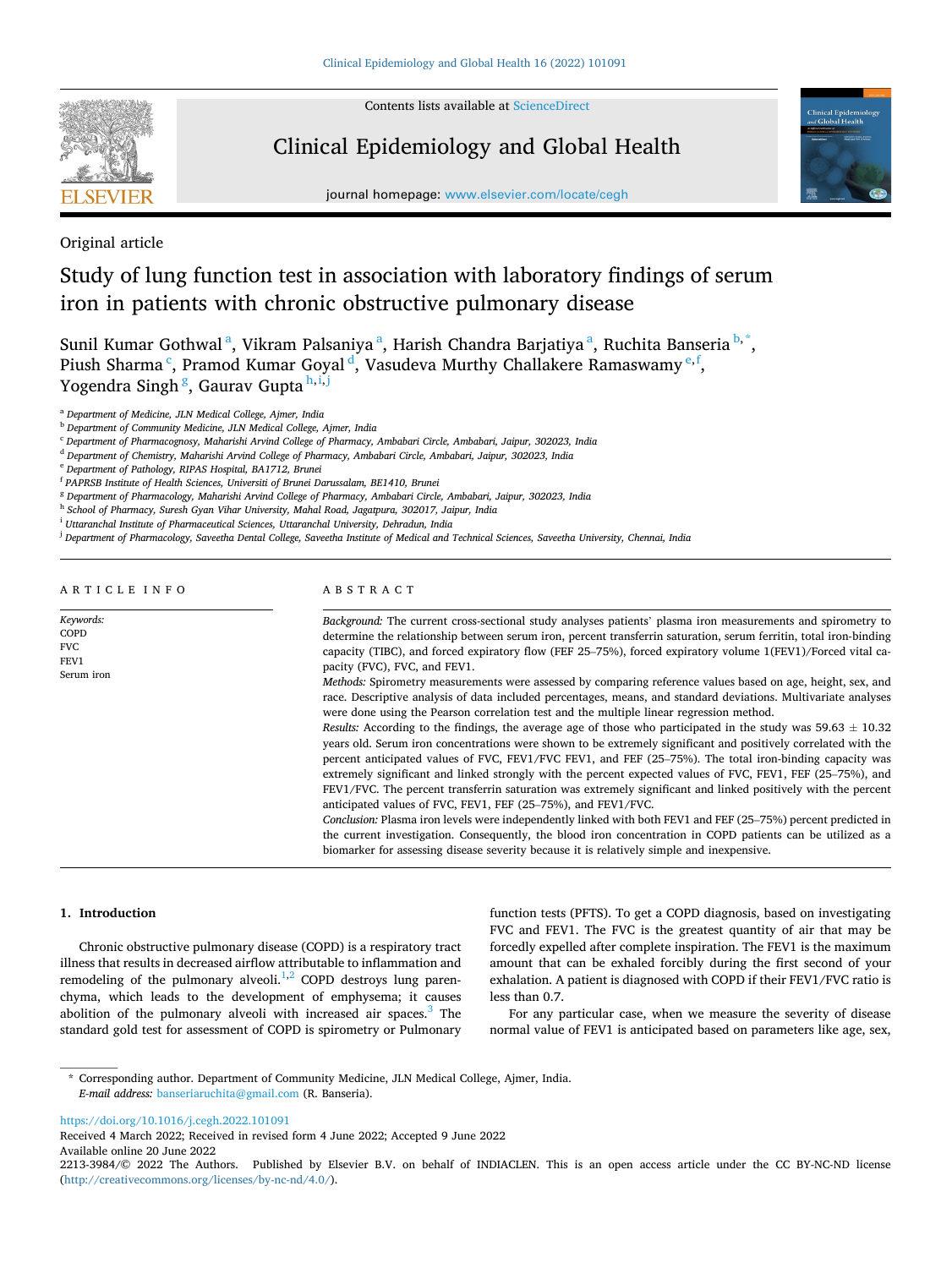and height which is called FEV1% predicted. COPD in response to consequent hypoxemia leads to secondary polycythemia with elevated erythropoietin. In COPD patients, anemia is relatively common and is related to increased mortality.[4 Despite many factors contributing to](#page-3-0)  anemia, it is mainly caused by COPD because of its inflammatory nature, which increases cytokine production, thus causing iron-deficiency anemia.<sup>5</sup> The iron status of COPD patients reflects the equilibrium of erythropoietin stimulated by hypoxia and depressed by inflammation. The current cross-sectional study analyses patients' serum iron values and spirometry to determine the relationship between percent saturation of transferrin, serum iron, serum ferritin, TIBC, FVC, and forced expiratory flow (FEF 25–75%), FEV1/FVC, and FEV1.

#### **2. Methods**

After the ethics committee approved, the cross-sectional research was done in the Department of Medicine at J.L.N. Medical College & Hospitals, Ajmer. The study was conducted from January 2019 to August 2020 on 100 randomly selected COPD patients*>*18 years of age regardless of gender. Data was collected through a preformed and pretested proforma from each patient with written consent. Study participants underwent detailed history, clinical examination, hematological investigations, and chest X-ray. Haematological investigations included Haemoglobin (gm/dl), Serum iron (μg/dL), Serum potassium (mEq/L), Total iron-binding capacity (μg/dL), Serum creatinine (mg/dl), Serum sodium (mEq/L), Serum ferritin (ng/ml), % transferrin saturation which is obtained by the following formula – Serum iron  $x$  100  $\div$  TIBC. Spirometry determines FVC, FEV1, FEV1/FVC, and FEF 25–75%. Spirometry measurements were assessed by comparing reference values based on age, height, sex, and race. The coding of data was done and entered into a Microsoft Excel spreadsheet. An appropriate statistical test was applied using IBM SPSS version 20. Descriptive analysis of data included percentages, means, and standard deviations. Multivariate analyses were done using the Pearson correlation test and the multiple linear regression method. P-value less than 0.05 at 95% CI is deemed statistically significant.

## **3. Results**

The blood hemoglobin level was not significantly correlated with the % predicted value of FVC or FEV1 or FEF (25–75%) and FEV1/FVC. The serum iron concentration and the total iron-binding capacity were highly significant and positively correlated with the % predicted value of FVC, FEV1andFEF (25–75%), and FEV1/FVC (Table 1). The % transferrin saturation was highly significant and positively correlated with the % predicted value of FEV 1, FVC and FEF (25–75%) and FEV1/ FVC. The serum ferritin concentration was significantly and negatively

#### **Table 1**

Baseline characteristics of study population.

| Characteristics                          | Minimum | Maximum | Mean $\pm$ S.D.   |
|------------------------------------------|---------|---------|-------------------|
| Age (Year)                               | 35      | 83      | $59.63 + 10.31$   |
| Height (cm)                              | 146     | 182     | $164.85 \pm 8.69$ |
| Weight (kg)                              | 42      | 100     | $61.47 \pm 13.36$ |
| BMI (kg/m2)                              | 15.24   | 34.24   | $22.53 \pm 4.03$  |
| Hemoglobin (gm/dL)                       | 9       | 17.6    | $14.38 \pm 1.60$  |
| Serum iron $(\mu g/dL)$                  | 15.4    | 186     | $88.52 + 51.56$   |
| Total iron binding capacity $(\mu g/dL)$ | 171     | 477     | $338.94 + 63.35$  |
| %Transferrin saturation                  | 6.02    | 45.81   | $24.03 + 11.28$   |
| Ferritin (ng/mL)                         | 44      | 479     | $183.98 + 112.55$ |
| FVC(L)                                   | 0.6     | 3.44    | $1.93 + 0.66$     |
| FVC(% Predicted)                         | 21      | 106     | $63.63 + 18.50$   |
| FEV1(L)                                  | 0.34    | 2.3     | $1.03 + 0.47$     |
| FEV1(% Predicted)                        | 17      | 90      | $46.41 \pm 18.84$ |
| <b>FEV1/FVC (%)</b>                      | 33.33   | 69.9    | $52.54 \pm 11.15$ |
| FEF $(25-75)$ $(L/S)$                    | 0.19    | 3.04    | $0.66 \pm 0.56$   |
| FEF(25-75%)%Predicted                    | 6       | 73      | $21.92 + 13.59$   |

correlated with the % predicted value of FVC, FEV 1 and FEF (25–75%) and FEV1/FVC (Table 2).

Multiple linear regression analysis only identified a link between FEV1 and serum iron and total iron-binding capacity (percent predicted). However, the proportion of FEV1 and FVC was positively associated with the serum iron. In addition, the % predicted value of FEF (25–75%) was significant and positively associated with the serum iron concentration ([Table 3\)](#page-2-0).

## **4. Discussion**

The mean age of the studied participants was found to be 59.63  $\pm$ 10.32 years, similar to the study done by Jayachandran (2009)<sup>6,</sup> where the mean age was 51.32 years, but study participants were from the 40–60 years of age group. In the present study, the maximum number of participants (37.00%) were from 60 to 70years, followed by the age group 50–60 years (29.00%). In anthropological studies, it was found that the mean height of the patients was  $164.85 \pm 8.69$  cm. The mean body wt. was found to be 61.47  $\pm$  13.36 kg with a mean BMI of 22.53  $\pm$ 4.03. Comparatively higher body weight and BMI (74.10 kg and 28.2 kg/m<sup>2</sup> respectively) were reported by Soler et al.  $(2004)^7$ , and comparatively lower body weight and BMI (55.10 kg and 21.40 kg/ $m^2$ ) respectively) were reported by Jayachandran  $(2009)$ .

The blood examination found that the average value of hemoglobin was  $14.38 \pm 1.60$  gm/dl and the average serum iron concentration was  $88.52 \pm 51.56$  μg/dl. In contrast, the mean value of total iron-binding capacity was 338.94  $\pm$  63.36 μg/dl. The mean % transferrin saturation was found to be  $24.03 \pm 11.28$ %. The mean value of serum ferritin was found to be  $183.98 \pm 112.55$  ng/ml. According to the results of a research conducted by Kim et al.  $(2018)$ <sup>8</sup>, the average hemoglobin, serum iron, serum ferritin, percent transferrin saturation, and TIBC were  $14.50 \pm 1.42$  gm/dl, 83.58 ng/ml, 39.38%, and 302 µg/dl, respectively, in the participants.

Spirometry is a useful screening tool to detect the airflow restrictions in the very early course of COPD. In the spirometry, it was found that the mean value of FVC was found to be  $1.93 \pm 0.66$  L, while the mean value of the predicted percentage of FVC was  $63.63 \pm 18.50$ %. In this line, the severity of COPD was measured by FEV1. The mean value of FEV1 was  $1.03 \pm 0.48$  L, and the mean predicted percentage of FEV 1 was 46.41  $\pm$ 18.84%. Lakshmi (2013)<sup>9</sup> reported mean FEV1 to be 2.6  $\pm$  0.6, which is higher than the findings of this study. Soler et al. reported the mean predicted percentage of FEV1 to be 44.60% and 65.60%, respectively. The proportion of FEV1 and FVC was found to be  $52.54 \pm 11.15$ %.

FEF 25–75% is the major predictor of small airway obstruction. In the present study, the average value of FEF (25–75%) was 0.66  $\pm$  0.56

#### **Table 2**

Correlations between FVC(% Predicted), FEV1(% Predicted), FEV1/FVC, FEF (25–75%) % Predicted and Serum Iron parameters.

| Serum Iron Parameters     |                 | <b>FVC (%</b><br>Predicted) | <b>FEV1 (%</b><br>Predicted) | FEV1/FVC<br>(%<br>Predicted) | FEF<br>$(25 - 75%)$<br>(%<br>Predicted) |
|---------------------------|-----------------|-----------------------------|------------------------------|------------------------------|-----------------------------------------|
| Hemoglobin<br>(gm/dL)     | r<br>Pvalue     | $-0.07$<br>0.47             | $-0.100$<br>0.32             | $-0.063$<br>0.53             | $-0.15$<br>0.11                         |
| Serum iron                | r               | 0.76                        | 0.95                         | 0.55                         | 0.64                                    |
| $(\mu$ gm/dL)             | P<br>value      | ${<}0.001$                  | < 0.001                      | ${<}0.001$                   | ${<}0.001$                              |
| TIBC $(\mu g/dL)$         | r<br>P<br>value | 0.71<br>< 0.001             | 0.82<br>< 0.001              | 0.44<br>< 0.001              | 0.52<br>${<}0.001$                      |
| $\frac{0}{0}$             | r               | 0.58                        | 0.71                         | 0.39                         | 0.44                                    |
| Transferrin<br>saturation | P<br>value      | ${<}0.001$                  | ${<}0.001$                   | ${<}0.001$                   | ${<}0.001$                              |
| Ferritin $(ng/$           | r               | $-0.72$                     | $-0.82$                      | $-0.46$                      | $-0.57$                                 |
| mL)                       | P<br>value      | ${<}0.001$                  | ${<}0.001$                   | ${<}0.001$                   | ${<}0.001$                              |

 $r =$  Pearson correlation coefficient.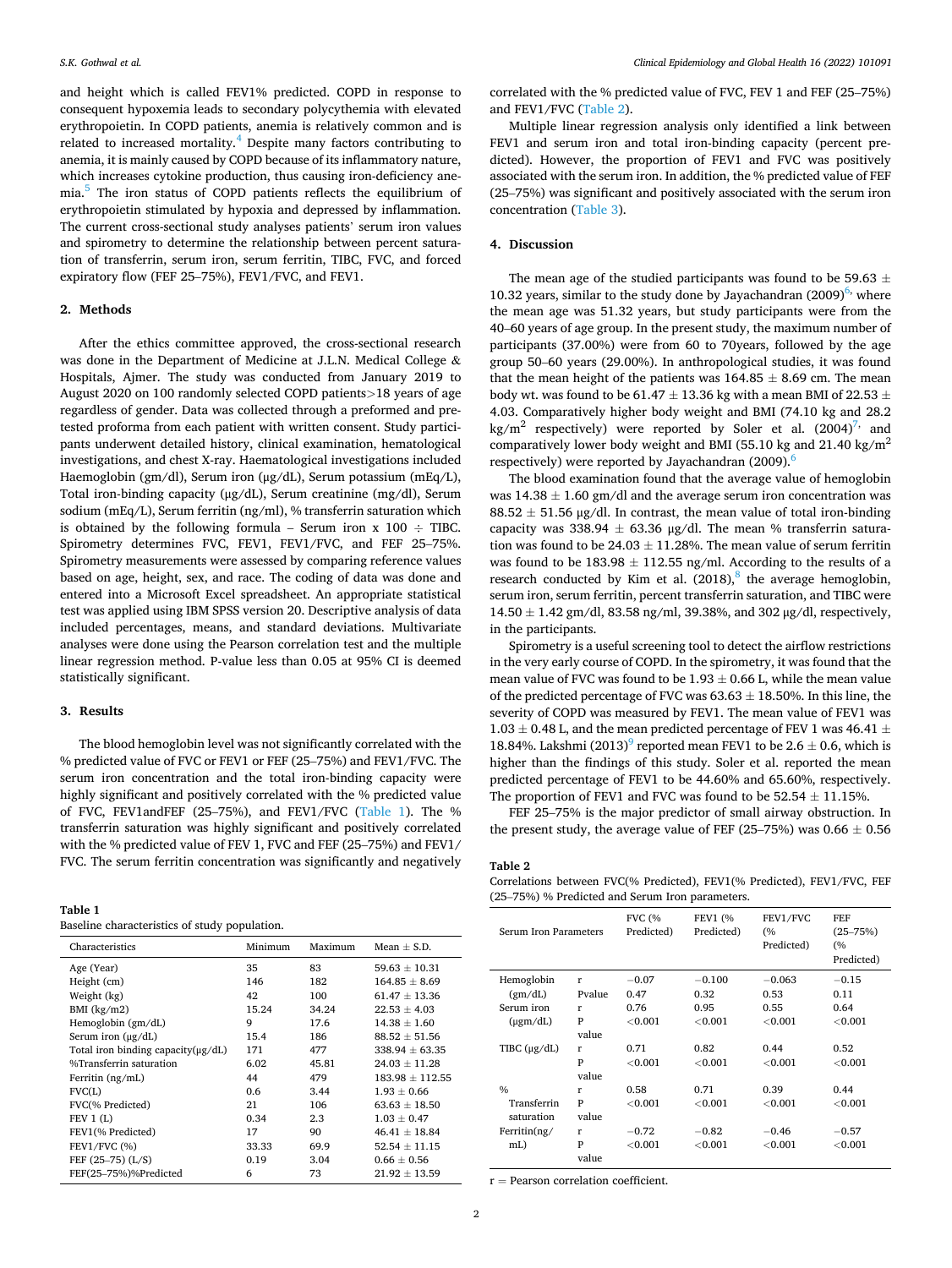#### <span id="page-2-0"></span>**Table 3**

Multiple linear regression analysis of hemoglobin and serum iron parameters with lung function test (% predicted).

| Lung function<br>test (%<br>predicted) | Serum iron<br>parameters    | β        | Std.<br>Error | P value           | $R^2$<br>(adjusted<br>$R^2$ |
|----------------------------------------|-----------------------------|----------|---------------|-------------------|-----------------------------|
| FEV1                                   | Hemoglobin                  | 0.279    | 0.236         | 0.239             | 0.96(0.92)                  |
|                                        | (gm/dL)                     |          |               |                   |                             |
|                                        | Serum iron<br>$(\mu$ gm/dL) | 0.318    | 0.025         | ${<}0.001$<br>(S) |                             |
|                                        | TIBC $(\mu g/dL)$           | 0.034    | 0.015         | 0.02(S)           |                             |
|                                        | % Transferrin               | $-0.003$ | 0.060         | 0.960             |                             |
|                                        | saturation                  |          |               |                   |                             |
|                                        | Ferritin(ng/                | $-0.003$ | 0.009         | 0.755             |                             |
|                                        | mL)                         |          |               |                   |                             |
| <b>FVC</b>                             | Hemoglobin<br>(gm/dL)       | 0.819    | 0.738         | 0.270             | 0.79(0.62)                  |
|                                        | Serum iron<br>$(\mu$ gm/dL) | 0.106    | 0.096         | 0.271             |                             |
|                                        | TIBC $(\mu g/dL)$           | 0.061    | 0.033         | 0.067             |                             |
|                                        | % Transferrin               | 0.259    | 0.442         | 0.559             |                             |
|                                        | saturation                  |          |               |                   |                             |
|                                        | Ferritin(ng/<br>mL)         | $-0.035$ | 0.022         | 0.120             |                             |
| FEV1/FVC                               | Hemoglobin<br>(gm/dL)       | 0.021    | 0.412         | 0.959             | 0.56(0.31)                  |
|                                        | Serum iron<br>$(\mu$ gm/dL) | 0.096    | 0.044         | 0.03(S)           |                             |
|                                        | TIBC $(\mu g/dL)$           | $-0.004$ | 0.026         | 0.873             |                             |
|                                        | % Transferrin               | $-0.029$ | 0.105         | 0.786             |                             |
|                                        | saturation                  |          |               |                   |                             |
|                                        | Ferritin(ng/<br>mL)         | $-0.012$ | 0.015         | 0.423             |                             |
| FEF (25-75%)                           | Hemoglobin<br>(gm/dL)       | $-0.714$ | 0.674         | 0.292             | 0.65(0.43)                  |
|                                        | Serum iron                  | 0.218    | 0.087         | 0.01(S)           |                             |
|                                        | $(\mu$ gm/dL)               |          |               |                   |                             |
|                                        | TIBC $(\mu g/dL)$           | $-0.003$ | 0.030         | 0.911             |                             |
|                                        | %Transferrin                | $-0.471$ | 0.404         | 0.246             |                             |
|                                        | saturation                  |          |               |                   |                             |
|                                        | Ferritin(ng/<br>mL)         | $-0.025$ | 0.020         | 0.229             |                             |
|                                        |                             |          |               |                   |                             |

β – Regression coefficient,  $R^2$  = Explanatory power of variables on FEV<sub>1</sub> (% predicted),S=Significant.

L/S, and the average value of FEF (25–75%) % predicted was 21.92  $\pm$ 13.59% in the studied population, while in a study done by Kim et al., reported FVC, FEV1, FVC (predicted %), FEV1 (predicted %) and FEV1/ FVC to be 3.59  $\pm$  0.90 L, 2.28 L, 90.98  $\pm$  13.46, 79.28 and 0.66, respectively.

In present study, the serum iron concentration was found to be highly significant and positively correlated with % predicted value of FVC ( $r = 0.76$ ,  $p$  value  $< 0.001$ ),  $FEV1(r = 0.95, p$  value  $< 0.001) FEF$ (25–75%) ( $r = 0.64$ , p value  $< 0.001$ ) and FEV1/FVC ( $r = 0.55$ , p value *<* 0.001). The total iron binding capacity was highly significant and positively correlated with % predicted value of FVC (r = 0.71, p value *<* 0.001), FEV1( $r = 0.82$ , p value  $\lt 0.001$ ), FEF (25–75%) ( $r = 0.52$ , p value *<* 0.001) along with FEV1/FVC (r = 0.44, p value *<* 0.001). The % transferrin saturation was highly significant and positively correlated with %predicted value of FVC ( $r = 0.58$ , p value  $< 0.001$ ), FEV1( $r =$ 0.71, p value *<* 0.001) and FEF (25–75%) (r = 0.44, p value *<* 0.001) along with FEV1/FVC ( $r = 0.39$ , p value  $< 0.001$ ). Kim et al. (2018)<sup>8</sup> reported FEV1 to be significantly associated with hemoglobin ( $v = 0.37$ ,  $p < 0.001$ ), serum iron ( $\gamma = 0.20$ ,  $p < 0.001$ ), transferring saturation ( $\gamma =$ 0.19,  $p < 0.001$ ) and with serum ferritin ( $\gamma = 0.22$ ,  $p < 0.001$ ). The serum ferritin concentration was highly significant and negatively correlated with % predicted value of FVC ( $r = -0.72$ , p value < 0.001), FEV1(r = − 0.82, p value *<* 0.001), FEF (25–75%) (r = − 0.57, p value *<* 0.001) and FEV1/FVC (r = − 0.46, p value *<* 0.001). Statistically significant results were also observed in a research by Lee et al.  $(2020)^{10}$ was, showing that those with lower FEV1% and FVC percent levels had significantly increased levels of ferritin in comparison to those with normal ferritin levels.

However, there was no significant change in the FEV1/FVC ratio across groups ( $p = 0.797$ ). Schneckenpointner et al.  $(2014)^{11}$  observed that while low blood iron levels are linked with COPD's worse pulmonary performance and disease severity, they are also directly related to an increased risk of death in individuals with chronic respiratory failure. Hirayama  $(2010)^{12}$  found that reducing iron consumption increased COPD severity and dropped the projected FEV1%.

Kim et al. discovered that despite elevated ferritin levels, increased production of acute-phase proteins such as ferritin and hepcidin and a blockade of iron mobilization from endothelial iron stores resulted in a deficiency of iron in individuals with COPD.

Serum iron was positively linked with FEV1 (percent predicted) in multiple linear regression analysis  $(=0.318, p 0.001)$ . There was a good correlation between FEV1 and TIBC (percent predicted) ( $β = 0.034$ ,  $p =$ 0.02). The proportion of FEV1and FVC was positively associated with serum iron ( $\beta = 0.096$ ,  $p = 0.03$ ). The serum iron content was substantially positively linked with the percent anticipated value of FEF  $(25–75%) (=0.218, p = 0.01)$ . It was also shown in research by Kim et al.  $(2018)^8$  that serum iron and transferrin saturation were independently linked with the FEV1.

#### **5. Conclusion**

According to the current investigation findings, serum iron levels were shown to be independently linked with FEV1% predicted and FEF (25–75%) percent predicted. COPD severity may therefore be assessed by measuring the quantity of iron in the patient's serum since it is reasonably easy and affordable to do so.

## **Authors' contributions**

Conceptualization: [Sunil Kumar Gothwal]; Formal analysis and investigation: [Vikram Palsaniya, Harish Chandra Barjatiya]; Writing – original draft preparation: [Ruchita Banseria], [Piyush Sharma], [Pramod Goyal], [Vasudeva Murthy Challakere Ramaswamy], [Yogendra Singh]; Writing – review and editing: [Gaurav Gupta]; Funding acquisition: [N/A]; Resources: [N/A]; Supervision: [Ruchita Banseria].

## **Availability of data and material**

Not applicable.

## **Code availability**

Not applicable.

## **Ethics approval**

Not applicable.

## **Funding**

We don't have any funding support from any organizational or institutional level.

## **Permission to reproduce material from other sources**

Not applicable.

#### **Consent to participate**

All the authors mutually agree to participate in this work.